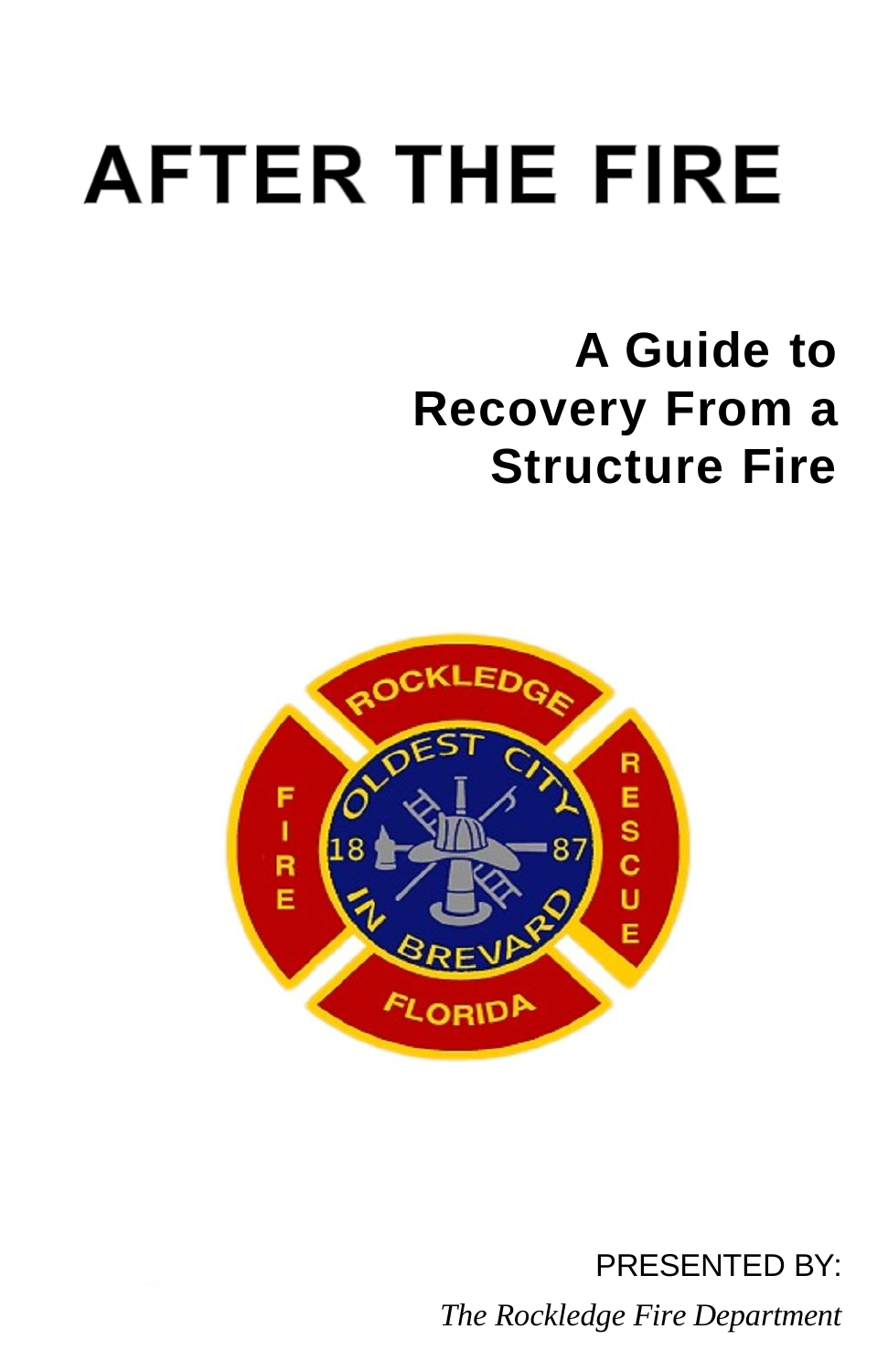Dear Resident,

While our primary job is to protect the lives and property of the residents of the City of Rockledge, many times we do not realize the long lasting emotional, physical, and financial affects that fire can have on its victims. The initial trauma of experiencing a fire is only compounded by the confusion of wondering "What do I do now that the fire is out and the firefighters have left?"

Once the fire is out, the damage becomes another task completed and another statistic for fire department records; however, for you as the occupant displaced by fire, it may become a nightmare filled with questions and uncertainties. All of the things normally in order and not a concern are now in disarray and present problems that must be dealt with immediately.

We at the Rockledge Fire Department understand what you are going through and we want to assist you in any way that we can. This booklet contains information and suggestions that may help you now and in the coming days.

If there is anything we can do to help you, please call us at (321) 221-7540 X3504.

Sincerely,

ROCKLEDGE FIRE DEPARTMENT

Jim Wilson Fire Chief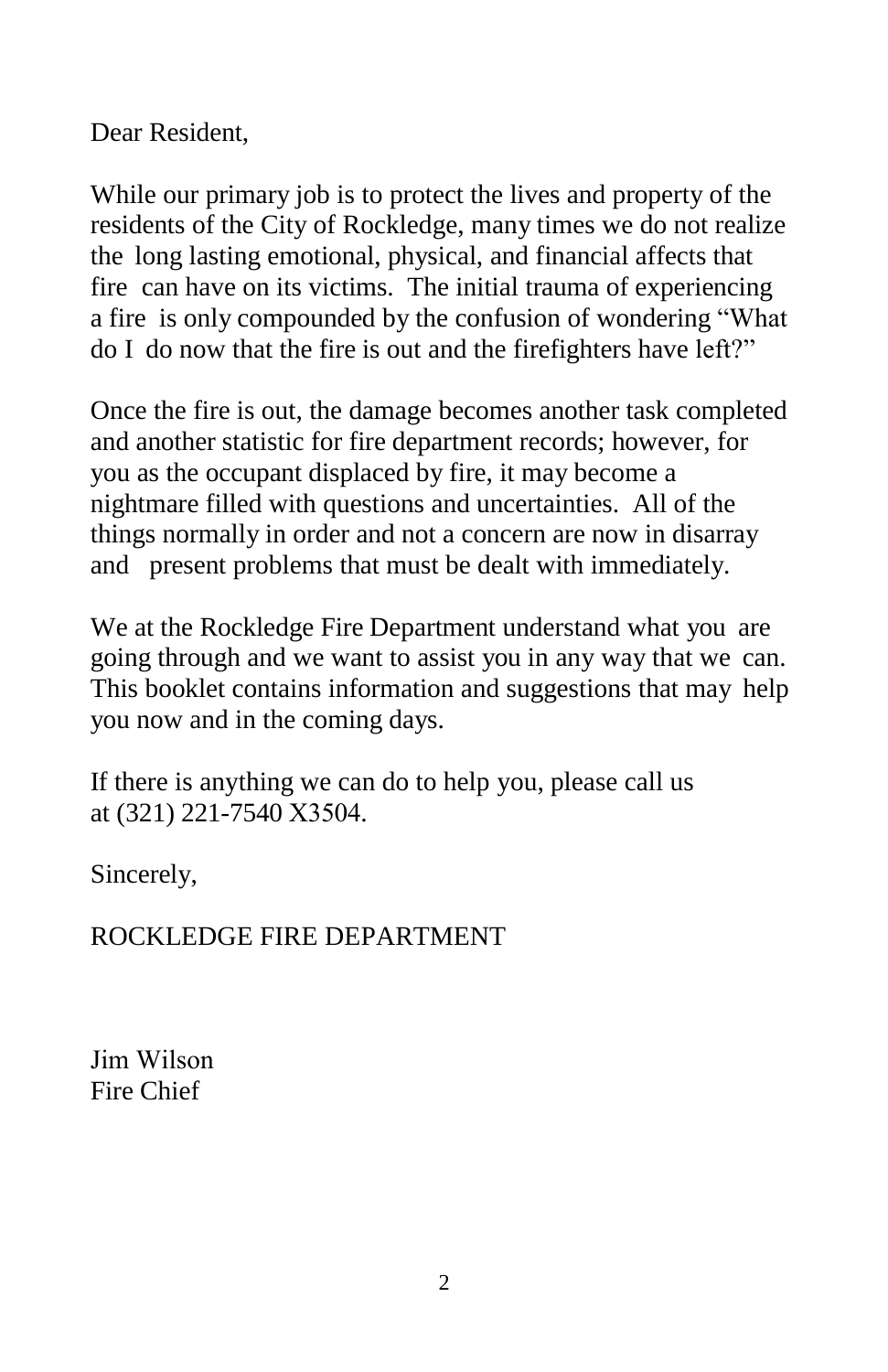# **Table of Contents**

| 5 |
|---|
|   |
|   |
|   |
|   |
|   |
|   |
|   |
|   |
|   |
|   |
|   |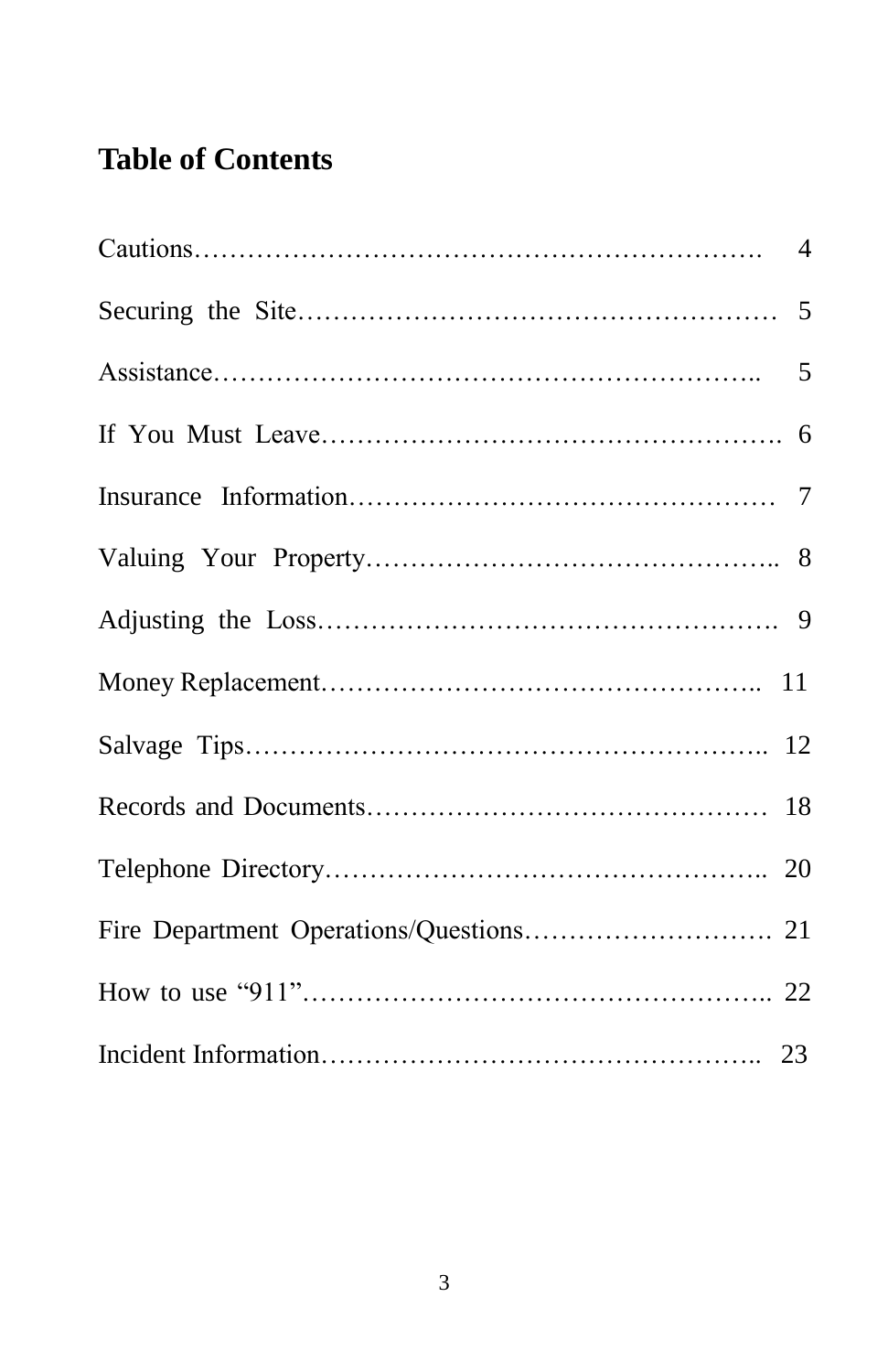### **AFTER THE FI RE**

 **BE SURE TO NOTIFY YOUR INSURANCE COMPANY AND/OR AGENT AS SOON AS POSSIBLE**

### **CAUTIONS**

- Household wiring, which may have been damaged by water or heat, should be checked by a licensed electrician before the current is turned back on.
- Be watchful for any structural damage caused by the fire. The Fire Department will secure property we believe to be a safety hazard. **DO NOT RE-ENTER THE BUILDING UNTIL CLEARED BY THE FIRE DEPARTMENT!**
- Any food or beverages that have been in contact with smoke, soot, or heat should be discarded. Wash your canned goods and jars in soapy water. If the labels come off, be sure to remark them with a black marker only if you know the contents. Don't use canned goods when the cans have bulged, are dented, or show rust. **IF YOU ARE UNSURE… THROW IT OUT!**
- Any medications that have been in contact with smoke, soot, or heat should be thrown out. If you are uncertain about the reusability of the medication – **DISCARD IT!**
- If your power has been turned off, keep the doors to refrigerators and freezers closed. Refrigerators and freezers left unopened will hold their temperature for a short time. If your food becomes spoiled or thawed – **THROW IT OUT!** (For more information on saving foods, see salvage hints.)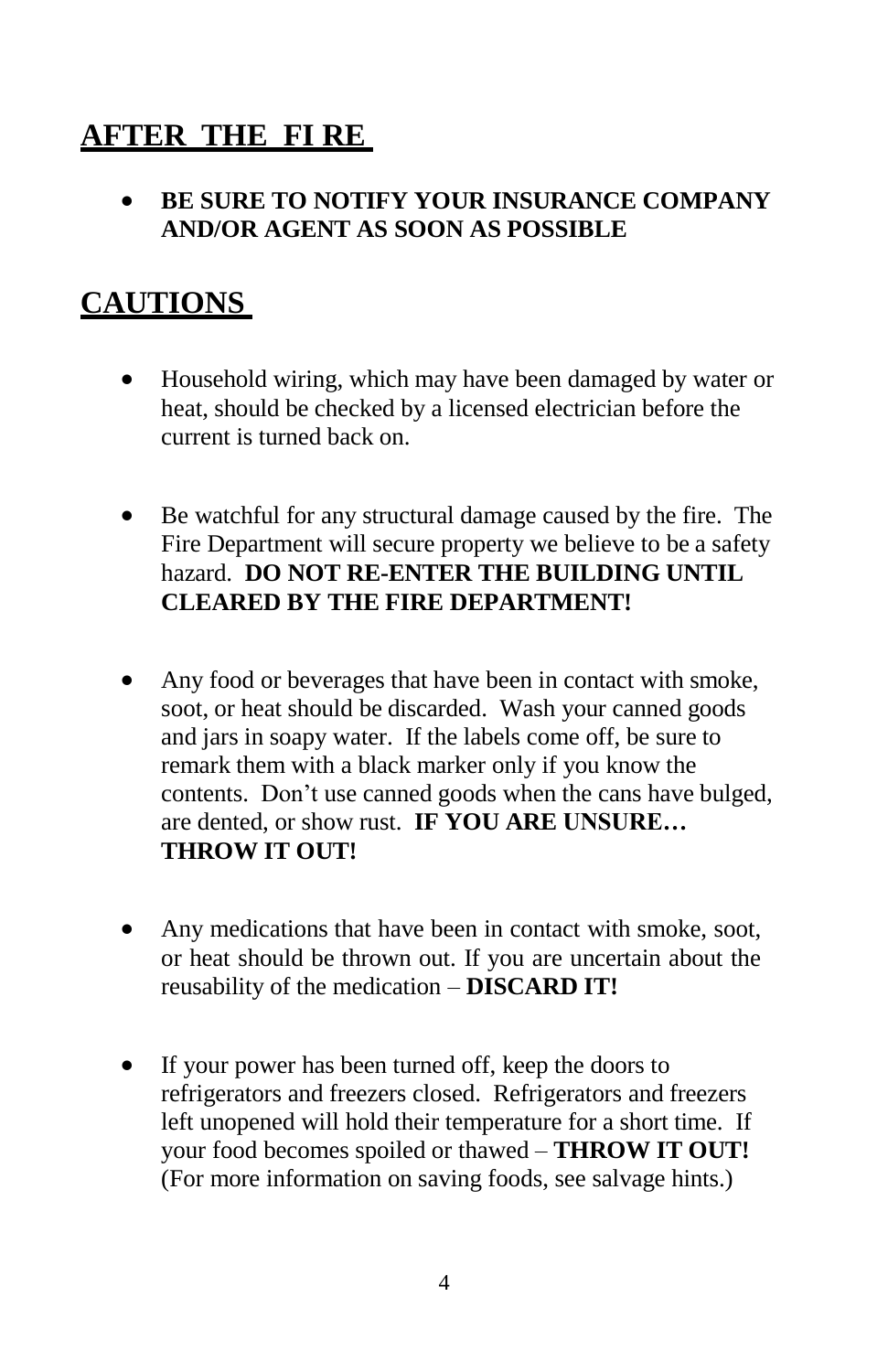- If you have a safe **DO NOT ATTEMPT TO OPEN IT!** Wait until the safe has cooled; otherwise, there is a chance the contents could burst into flames when the door is opened. The El Dorado Hills Fire Department will see that the utilities (water, electric, propane, or natural gas) are either safe to use or are disconnected before we leave.
- The utility companies will not make repairs on the customer side of the meter; therefore, a private contractor will have to be contacted to make repairs. All repairs of this nature require permits and inspection by the City of Rockledge Building Department. The utility companies will not restore your utilities until the repairs are approved by the Building Department. **DO NOT ATTEMPT TO RECONNECT UTILITIES YOURSELF.**

# **SECURING THE SITE**

 The Fire Department will remove as much water and debris as possible from the fire building before turning the building over to the owner. While it is the responsibility of the owner to see that the property is secure after the Fire Department leaves, we can assist you in finding someone to secure the building. Be sure to contact your insurance company, as many companies have predesignated contractors for securing damaged structures. If they do not, you will have to arrange for a contractor to secure your building.

## **ASSISTANCE**

• Contact your local disaster relief services agency, such as the American Red Cross or The Salvation Army if you are in need of temporary housing. They have other services to help fire victims. Give them a call to see if they can assist you in any way.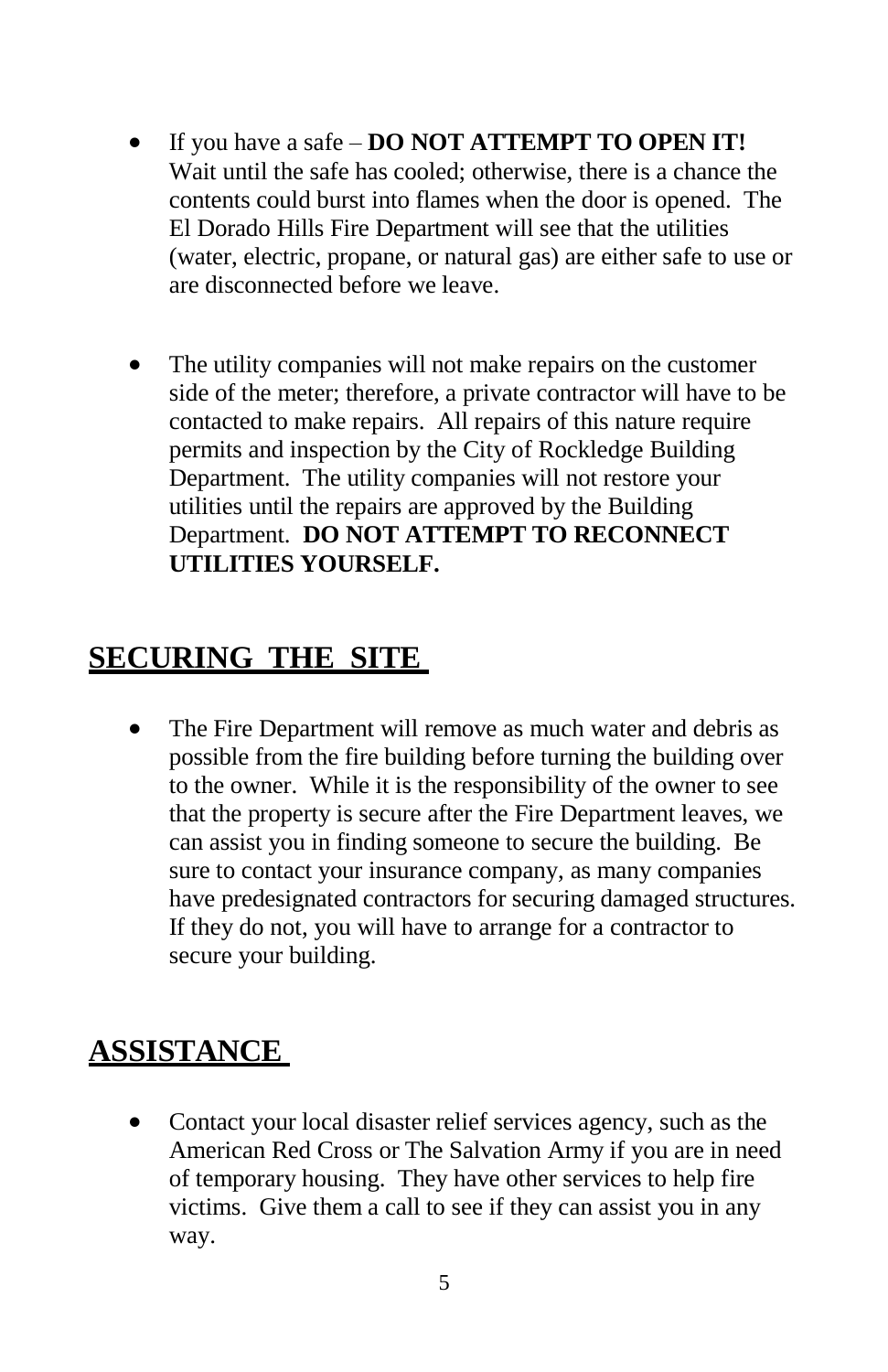# **IF YOU MUST LEAVE**

- You may choose not to stay in the building or the Fire Department or Building Department may determine the building unsafe. If you must leave:
	- A. Contact the Rockledge Police Department and make them aware of the situation. They may be able to make extra patrols of your area during your absence.
	- B. Try to locate the following items to take with you:
		- All important identification
		- Vital medicines, such as insulin or heart medication
		- Eyeglasses, hearing aids or other personal aids
		- Valuables such as money, insurance policies, credit cards, jewelry, check book, etc.
- If you feel that you will be out of your building for an extended period of time, notify the following of your relocation:
	- U.S. Post Office (forward mail to new address)
	- Your bank
	- Utility companies (power, gas, telephone, water)
	- Social Security Administration
	- Insurance company
	- Fire Department (if the fire is under investigation)
- If there is structural damage to your building, check with the Building Department to see if a permit will be required before attempting any repairs.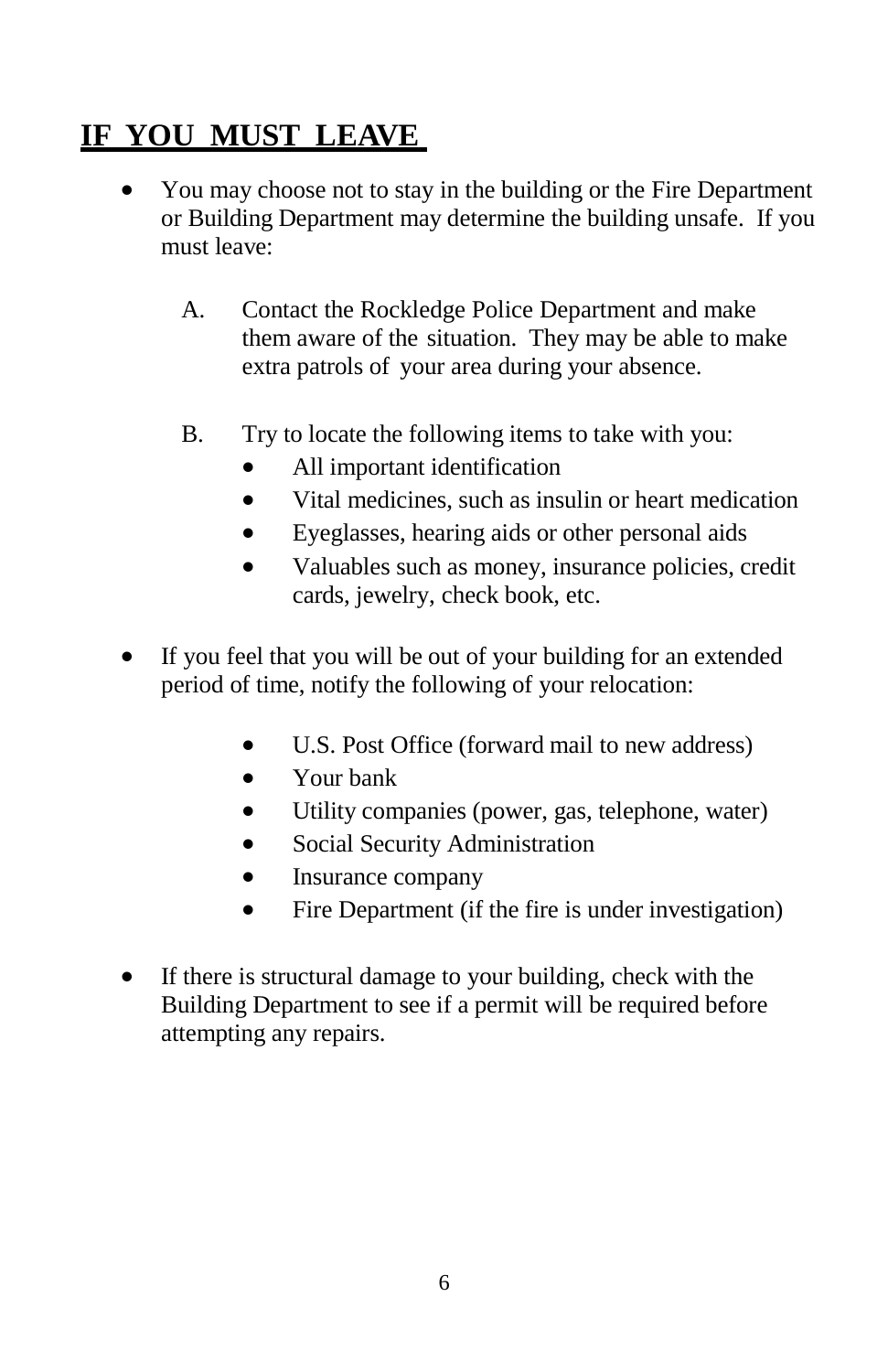# **INSURANCE INFORMATION**

#### *Insured*

If you are insured, your insurance will be the most important single component in recovering from a fire loss. A variety of coverage options are available such as homeowner, tenant or condominium owner insurance policies.

Your insurance policy is a contract between you and the insurer. The insurer promises to do certain things for you. In turn, you have certain obligations. Among your duties after a fire loss would be to give immediate notice of the loss to the insurance company or the insurer's agent. If you are renting, you should contact the building owner as soon as possible.

Protect the property from further damage by making sensible or necessary repairs such as covering holes in the roof or walls. Take reasonable precautions against loss, such as draining water lines in winter if the house will be unheated for some time. The insurance company may refuse to pay losses that occur from not taking such reasonable care.

Make an inventory of damaged personal property, showing in detail the quantity, description, original purchase price, purchase date, damage estimate and replacement cost.

Cooperate with the insurer or his/her adjuster by exhibiting the damaged property.

Submit, within a stated time period (usually  $30 - 60$  days), a formal statement of loss. Such a statement should include:

- The time and cause of loss
- The names and addresses of those who have an interest in the property. These might include: the mortgage holder, a separated or divorced spouse, or lien holder.
- Building plans and specifications of the original home and a detailed estimate for repairs.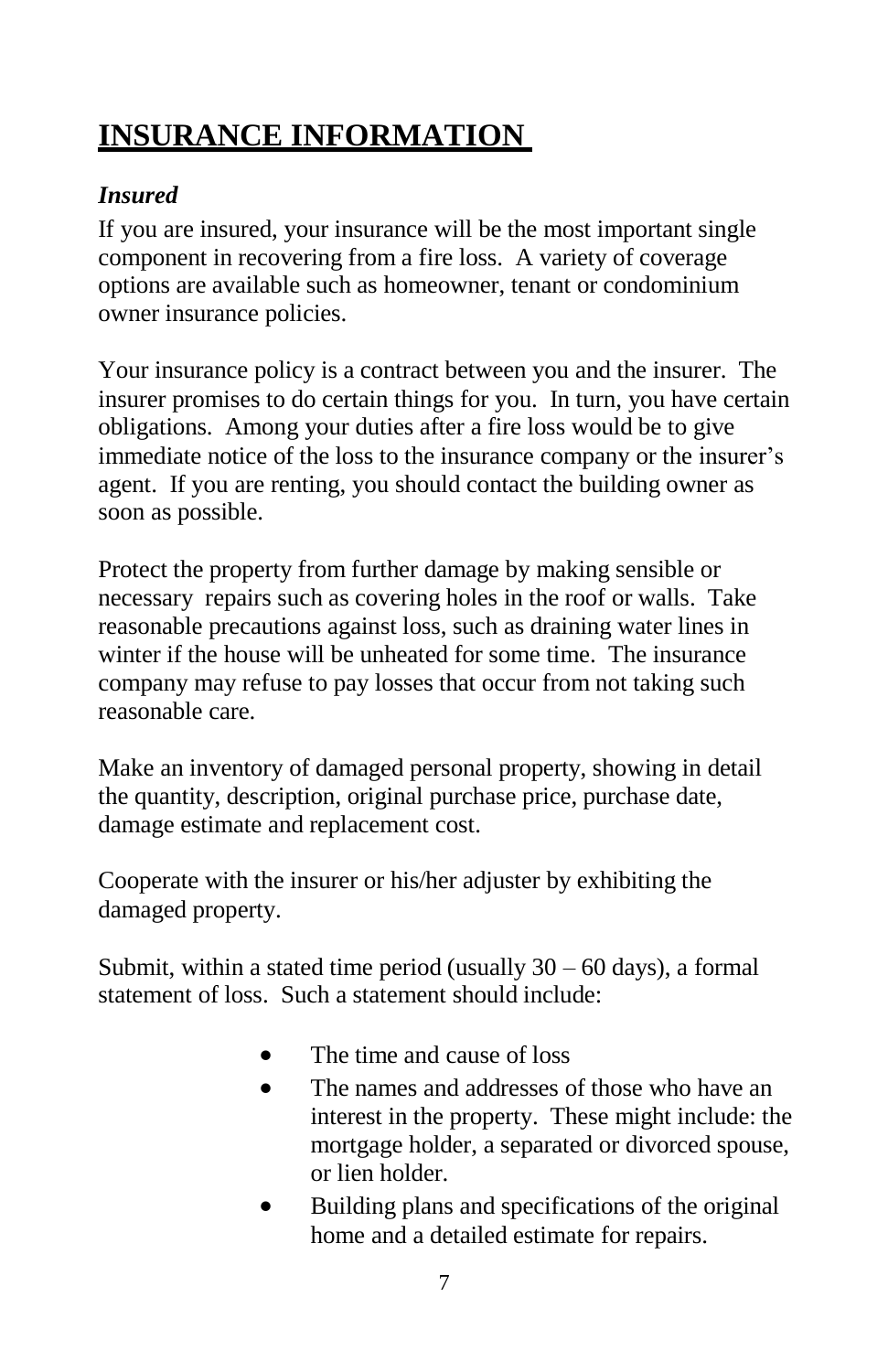- The damage inventory mentioned above.
- Receipts for additional living expenses and loss of use claims.

# **VALUI NG YOUR PROPERTY**

A pre-fire inventory, along with a video recording of all your property, could prove to be a valuable record when making your claim.

When adjusting your fire loss or in claiming a casualty loss on your Federal Income Tax, you will have to deal with various viewpoints on the value of your property. Some terms used are listed below:

- Your "personal valuation" is your attachment to and personal valuation of your property lost in a fire. Personal items have a certain sentimental value. This term is not meant to belittle their value to you but is used to separate feelings about the value from objective measures of value.
- It will be objective "measures of value" which you, the insurer, and the Internal Revenue Service will use as a common ground.
- The "cost when purchased" is an important element in establishing an item's final value. Receipts will help verify the purchase price.
- Fair market value before the fire also is expressed as "actual cash value." This is what you could have gotten for the item if you had sold it the day before the fire. Its price would reflect its cost at purchase and the wear it had sustained since then. Depreciation is the formal term to express the amount of value an item loses over a period of time.
- "Value after the fire" is sometimes called the item's "salvage value."
- The cost to replace the item with a like, but not necessarily identical, item is the "replacement cost."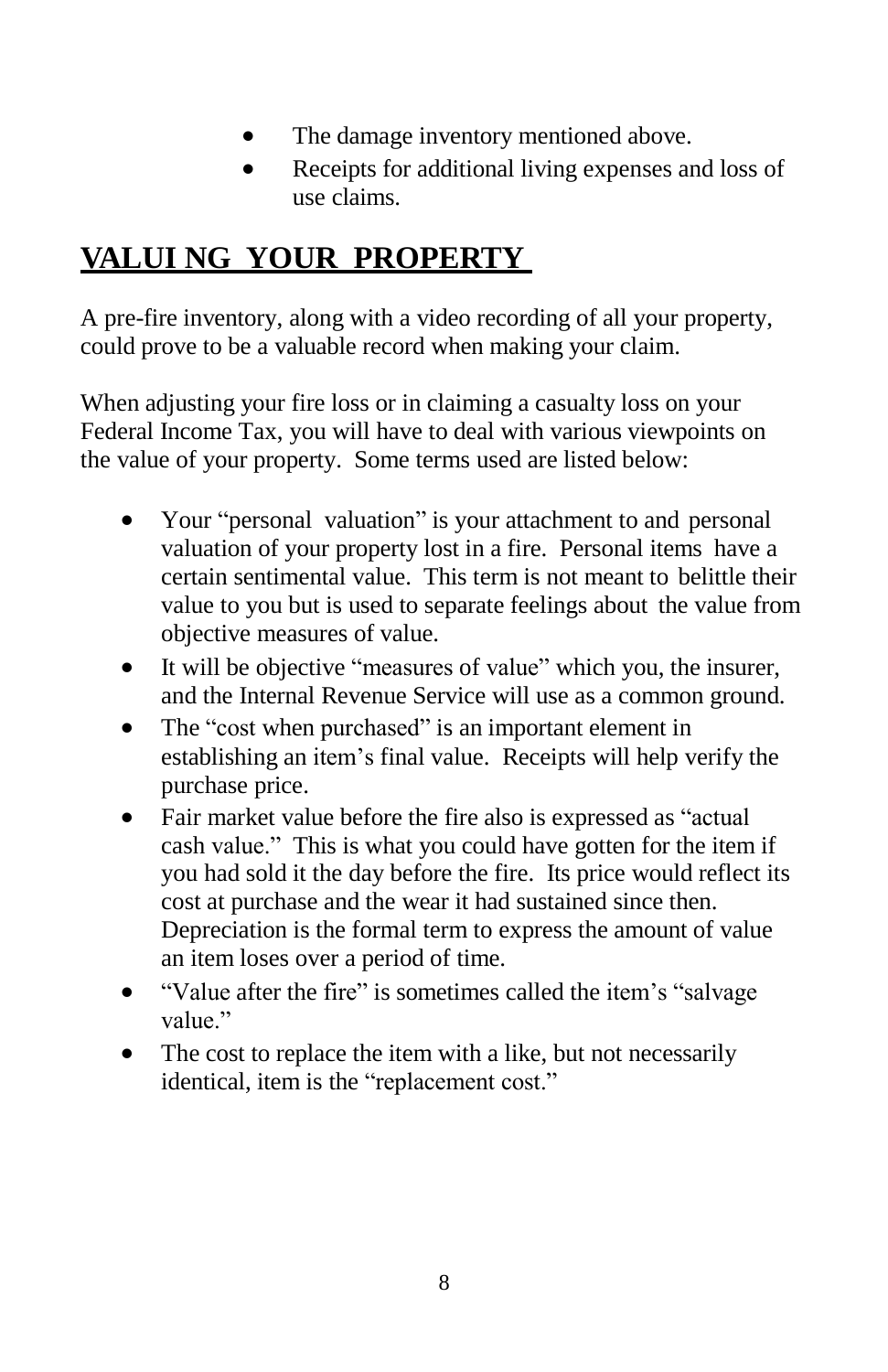# **ADJUSTING THE LOSS**

"Loss adjustment" is the process of establishing the value of the damaged property. This is the result of a joint effort among a number of parties. Basic parties to the process are the owner or occupant and the insurance company and its representatives.

The owner or occupant is required by the insurance contract to prepare an inventory and cooperate in the loss valuation process. An insurance agent may act as the adjuster if the loss is small. The insurer may send an adjuster who is a permanent member of the insurer's staff or the company may hire an independent adjuster to act in its behalf. It is the insurance adjuster's job, as a representative of the insurance company, to monitor and assist in the loss valuation process and to bring the loss to a just and equitable settlement.

Either you or the insurer may hire the services of a fire damage restoration firm or fire damage Service Company. These firms provide a range of services that may include some or all of the following:

- Securing the site against further damage
- Estimating structural damage
- Repairing structural damage
- Estimating the cost to repair or renew items of personal property
- Packing, transportation, and storage of household items
- Securing appropriate cleaning or repair sub-contractors
- Storing repaired items until needed

It is important to coordinate with the insurance adjuster before contracting for any services. If you invade the insurers' responsibility area by contracting without his/her knowledge or consent, you may be left with the bills to pay that otherwise would have been covered by the insurer.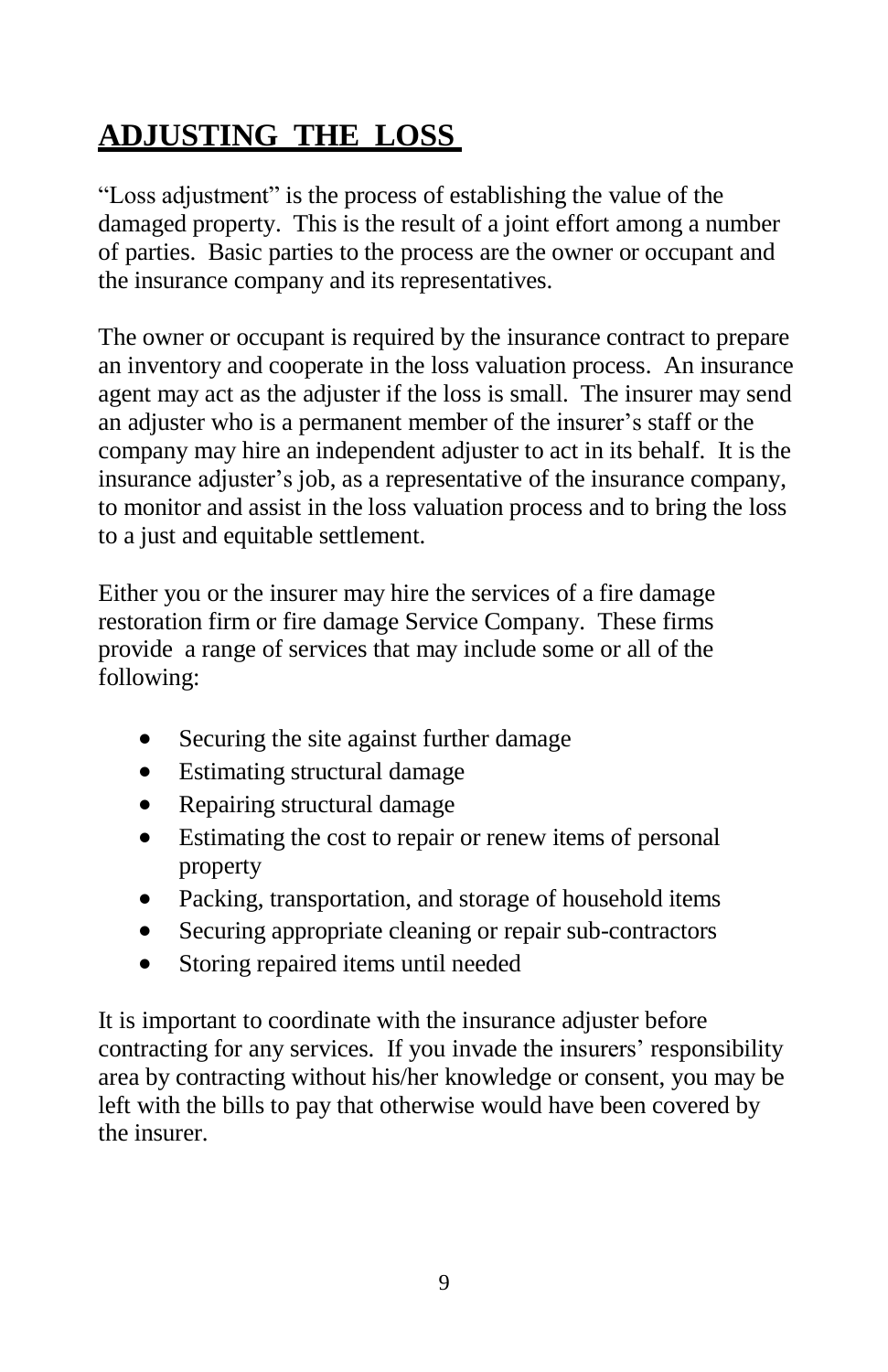#### **Uninsured**

If your property is not insured or if your insurance will not cover all your losses, contact your family attorney. You may have to depend upon your own resources and help from other agencies to recover your losses. Check with the American Red Cross, Salvation Army, local church groups or civic organizations for assistance.

#### **Losses and Income Tax**

Some losses due to fire may be tax deductible on your Federal Income Tax. Be sure to keep receipts of all money spent for repairs or replacing damaged property and in covering your living expenses. These receipts will be helpful in calculating the loss for your yearly tax return.

Check with your local Internal Revenue Service office for Publication 547 – Tax Information on Disasters, Casualty Losses And Thefts. A quick refund may be possible if you file the proper forms.

#### **Personal Injury**

If, as the result of the fire, you, a member of your family or a friend is injured and the injuries require more than immediate care, contact your health insurance agent for further direction.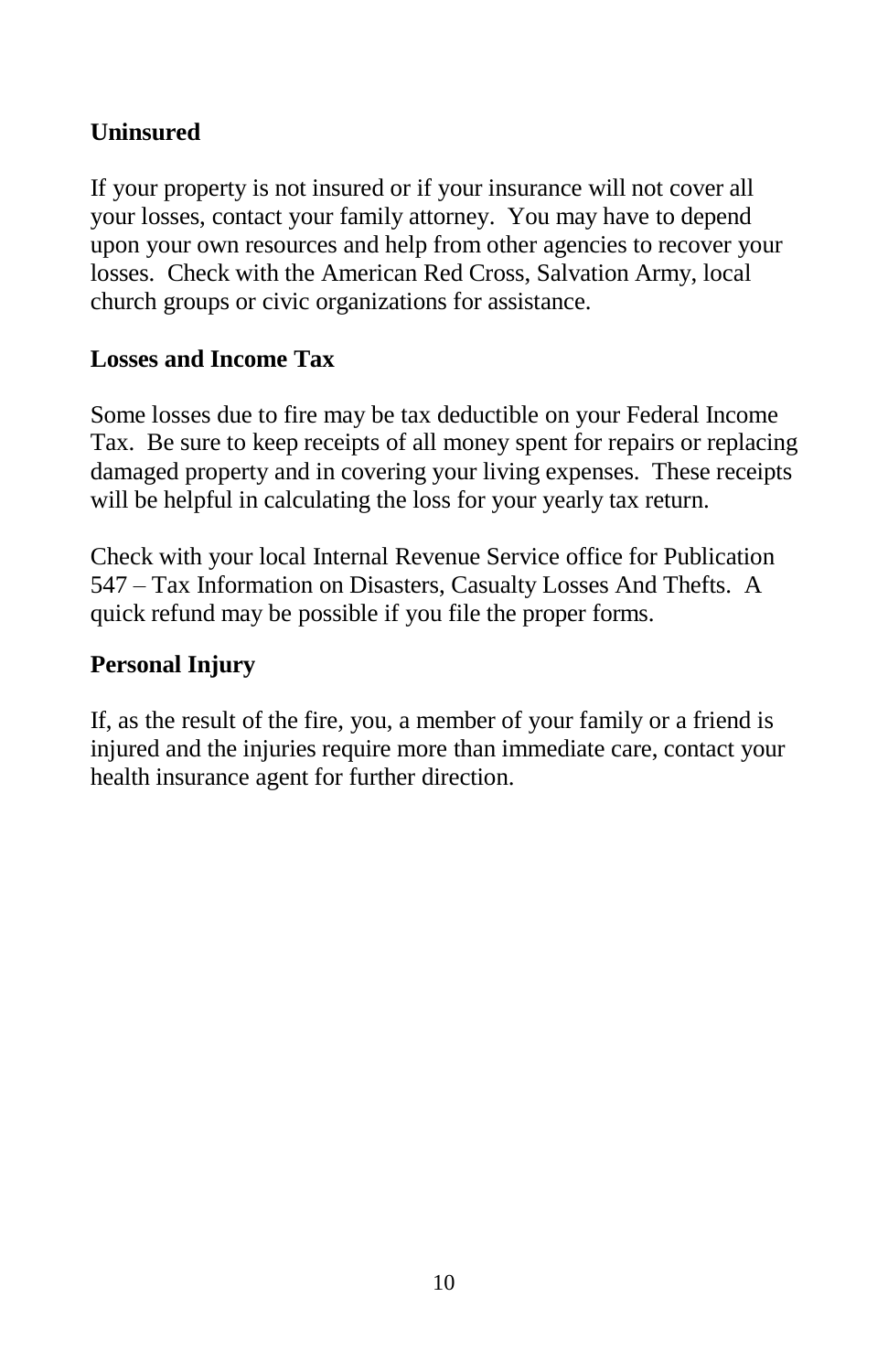# **MONEY REPLACEMENT**

#### **Paper Currency**

*Note: Handle burned money as little as possible. Attempt to encase each bill or portion of bill in plastic wrap for preservation.*

If the money is only half-burned or less (if half or more of the bill is intact), you can take the remaining portion to your local Federal Reserve Bank for replacement. Ask your personal bank for the location of the nearest one. Or you can mail the burned or torn currency via First Class Registered Mail to:

> Department of Treasury Bureau of Engraving and Printing MCD/OFM, BEPA, Room 344A P.O. Box 37048 Washington, D.C. 20013

#### **Coins**

Mutilated or melted coins may be mailed via First Class Registered Mail to:

> Superintendent United States Mint  $P \cap \text{Box } 400$ Philadelphia, PA 19105 Attn: Mutilated Coins

If your U.S. Savings Bonds have been mutilated or destroyed, go t[o](http://www.treasurydirect.gov/) [www.treasurydirect.gov a](http://www.treasurydirect.gov/)nd select *Forms*. From there, select *Savings Bond Forms* and select *Claim for Lost, Stolen or Destroyed U.S. Savings Bonds*. Fill out the form and mail it in to the address specified on the application.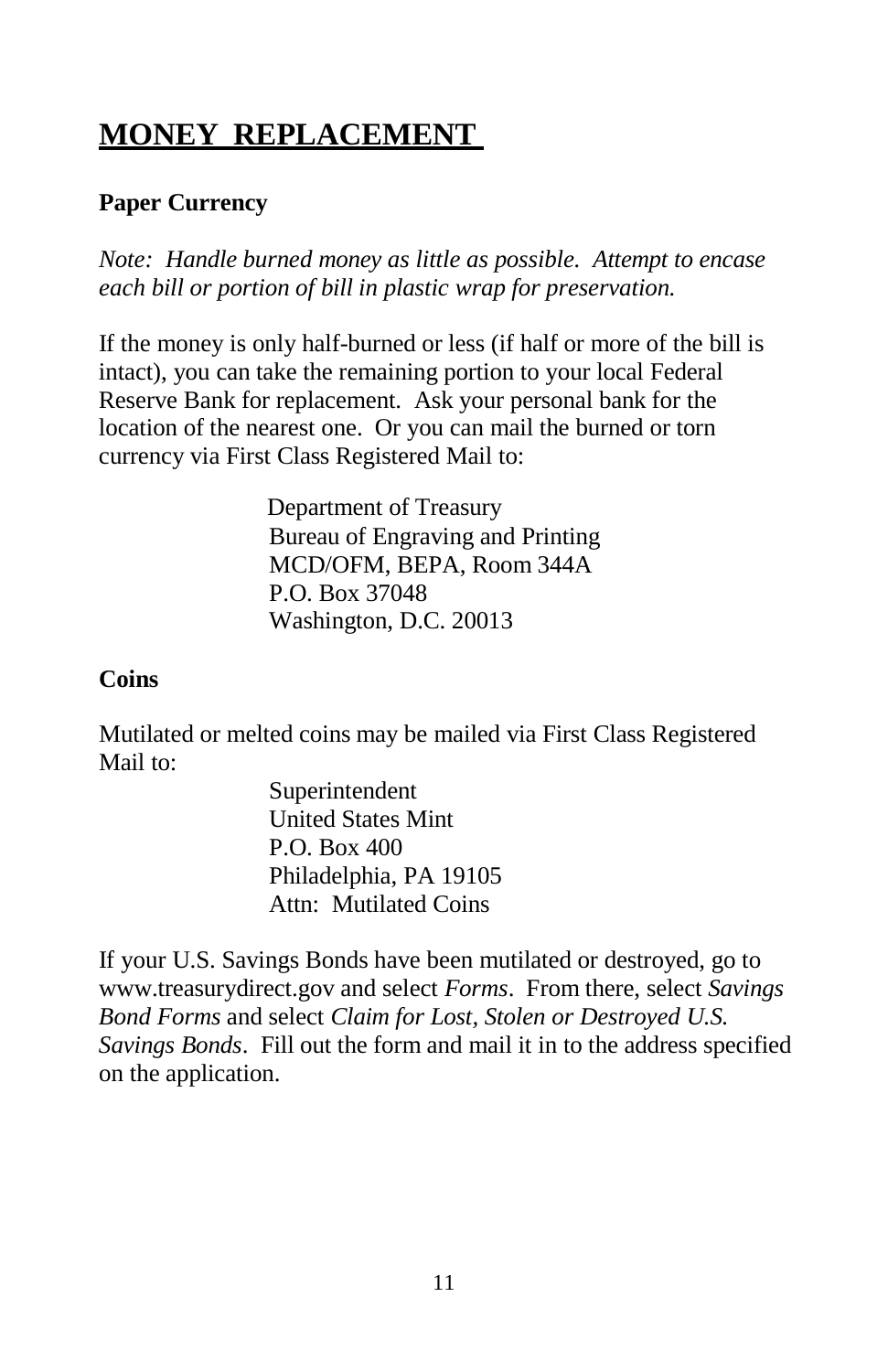# **SALVAGE TIPS**

The following salvage information was furnished by the Fire Center of the University of Minnesota as reprinted by the Federal Emergency Management Agency, U.S. Fire Administration.

These tips are meant as an economical way to clean up or salvage items after a small fire. Be sure to contact your insurance company to see exactly what they will cover. Also consider taking pictures and/or a recording of the damage.

*Caution:* Several of the cleaning mixtures contain the substance Tri-Sodium Phosphate. Tri-Sodium Phosphate is a caustic substance used commonly as a cleaning agent. It should be used with care and stored out of the reach of children and pets. Read instructions before you start. (Tri-Sodium Phosphate can be purchased from your local hardware or paint store.)

The use of rubber gloves and goggles is recommended.

Vacuum all surfaces.

Change and clean air conditioner filters.

Seal off the room in which you are working with plastic to keep soot from moving throughout the structure.

#### Windows and Ceilings

To remove soot and smoke from painted walls, mix together:

4-6 tablespoons tri-sodium phosphate 1 cup Lysol or any household chlorine bleach 1 gallon of water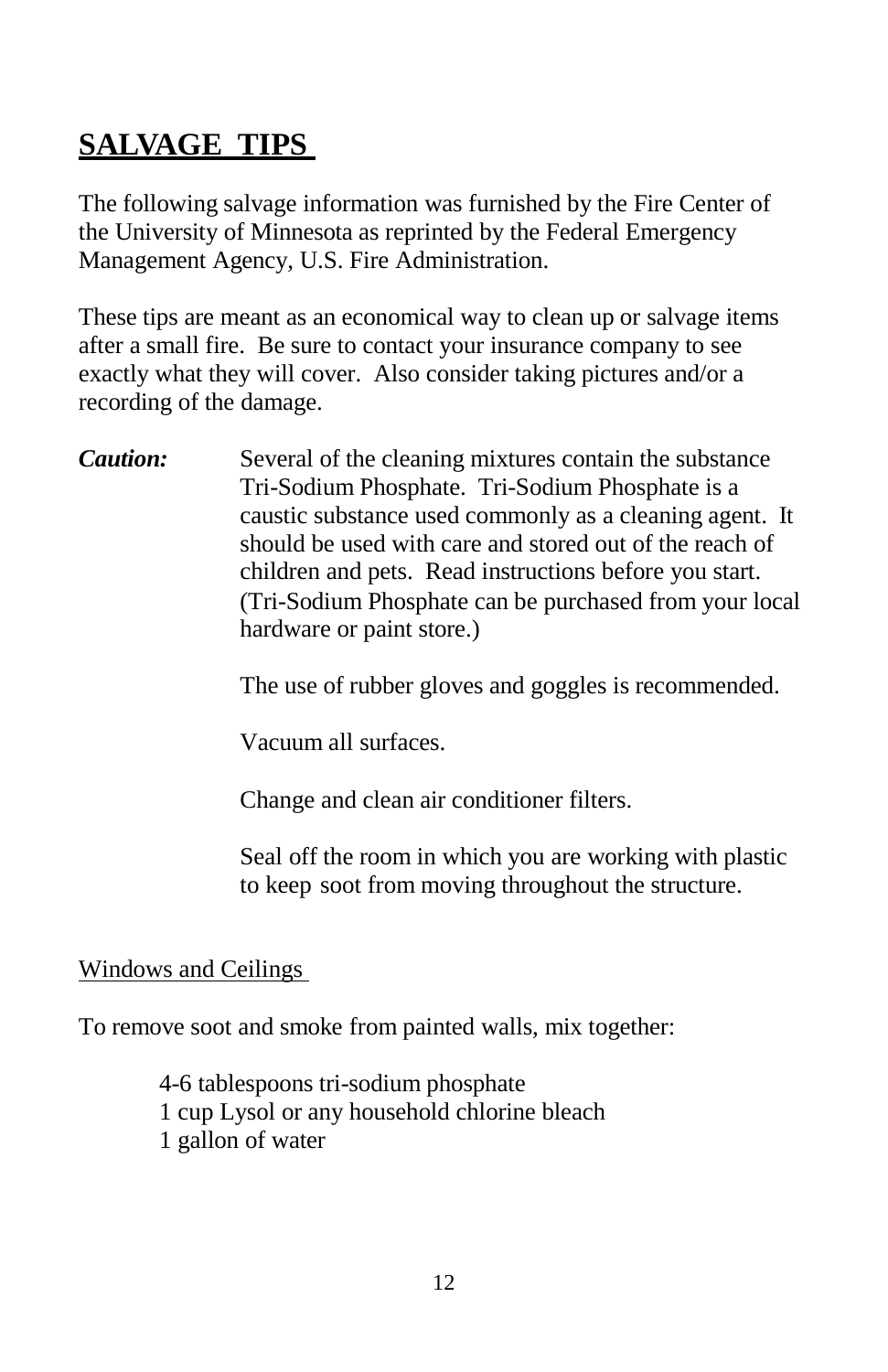Wear rubber gloves when cleaning. Wash only a small area at a time working from the floor up. Do ceilings last. After washing the area or article, rinse with clear warm water and dry thoroughly. **DO NOT REPAINT UNTIL COMPLETELY DRY!** It is advisable that you use a smoke sealer before painting (available at your paint store).

Wallpaper may possibly be restored. Use a commercial paste to re-paste loose edges or sections. Contact your wallpaper dealer or installer for information on wallpaper cleaners. Washable wallpaper can be washed like any ordinary wall but care must be taken not to soak the paper. Work from bottom to top to prevent streaking.

#### Wood Furniture

*Note:* Wet wood can decay and mold, so dry well – **BUT DO NOT DRY IN DIRECT SUNLIGHT** as the wood may warp and twist out of shape. Remove any drawers and let them dry thoroughly so they will not stick when replaced. Open doors and windows for good ventilation. Turn on your furnace or air conditioner if necessary.

Clear off mud and dirt by scrubbing with a stiff brush and a mild cleaning solution. You can also rub the wood surface with 4/0 steel wool dipped in liquid polishing wax, wipe with soft cloth and then buff.

Do not use chemicals on furniture. An inexpensive product called Flax Soap (available in hardware and paint stores) is a most efficient product to use on wood including kitchen cabinets. If you do not have Flax Soap, wipe off with Borax dissolved in hot water to remove mildew.

To remove white spots or film, rub the surface with a cloth soaked in  $\frac{1}{2}$  cup water and  $\frac{1}{2}$  cup vinegar solution or  $\frac{1}{2}$  cup household ammonia.

Wipe surfaces dry and polish with furniture wax or rub the surface with a cloth soaked in a solution of ½ cup turpentine and ½ cup linseed oil. *Use caution when working with this solution as turpentine and linseed oil are highly combustible. To safely discard of these rags, place them on a flat, unconfined, non-combustible surface to completely dry. Once they are completely dry, the rags can be cleaned or safely discarded.*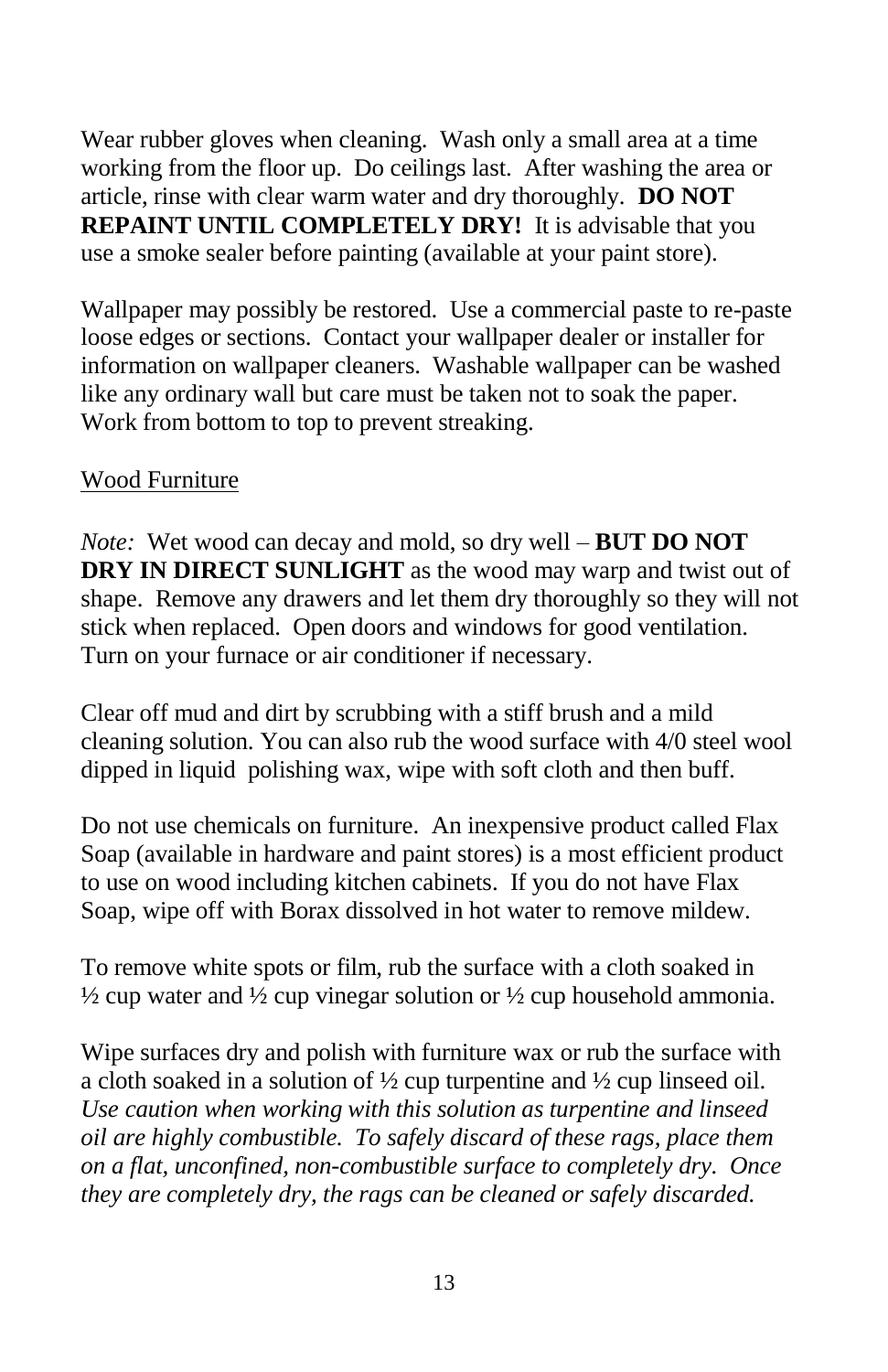#### Wood, Vinyl and Tile Floors

Use Flax Soap on wood and vinyl floors. It will take 4 to 5 applications. Then strip and rewax.

When water gets underneath linoleum, it can cause odors and warp the floor. If this has happened, remove your linoleum. If linoleum is brittle, a heat lamp will soften it so it can be rolled up without breaking. If carefully removed, it can be re-cemented after the floor has completely dried.

Small blisters in linoleum can be punctured with a nail and re-cemented if you are careful. Dilute regular linoleum paste thin enough to go through a hand syringe and shoot adhesive through the nail hole. Weight down the linoleum with bricks or boards. Contact your linoleum dealer for suggestions on how to loosen the adhesive without damaging floor covering. Be sure to let the floor dry thoroughly before replacing it.

#### Carpets and Rugs

Rugs and carpets should also be allowed to dry thoroughly. Throw rugs can be cleaned by beating, sweeping or vacuuming and then shampooing. Rugs should be dried as quickly as possible. Lay them flat and expose them to a source of circulating, warm, dry air. A fan directed onto the rugs will speed drying. Make sure the rugs are thoroughly dry. Even though the surface seems dry, moisture remaining at the base of the tufts can quickly rot a rug. For more information on cleaning and preserving carpets, contact your carpet dealer, installer, or carpet cleaning professional.

#### Mattresses

Reconditioning an innerspring mattress at home is very difficult if not impossible. Your mattress may be able to be renovated by a company that builds or repairs mattresses.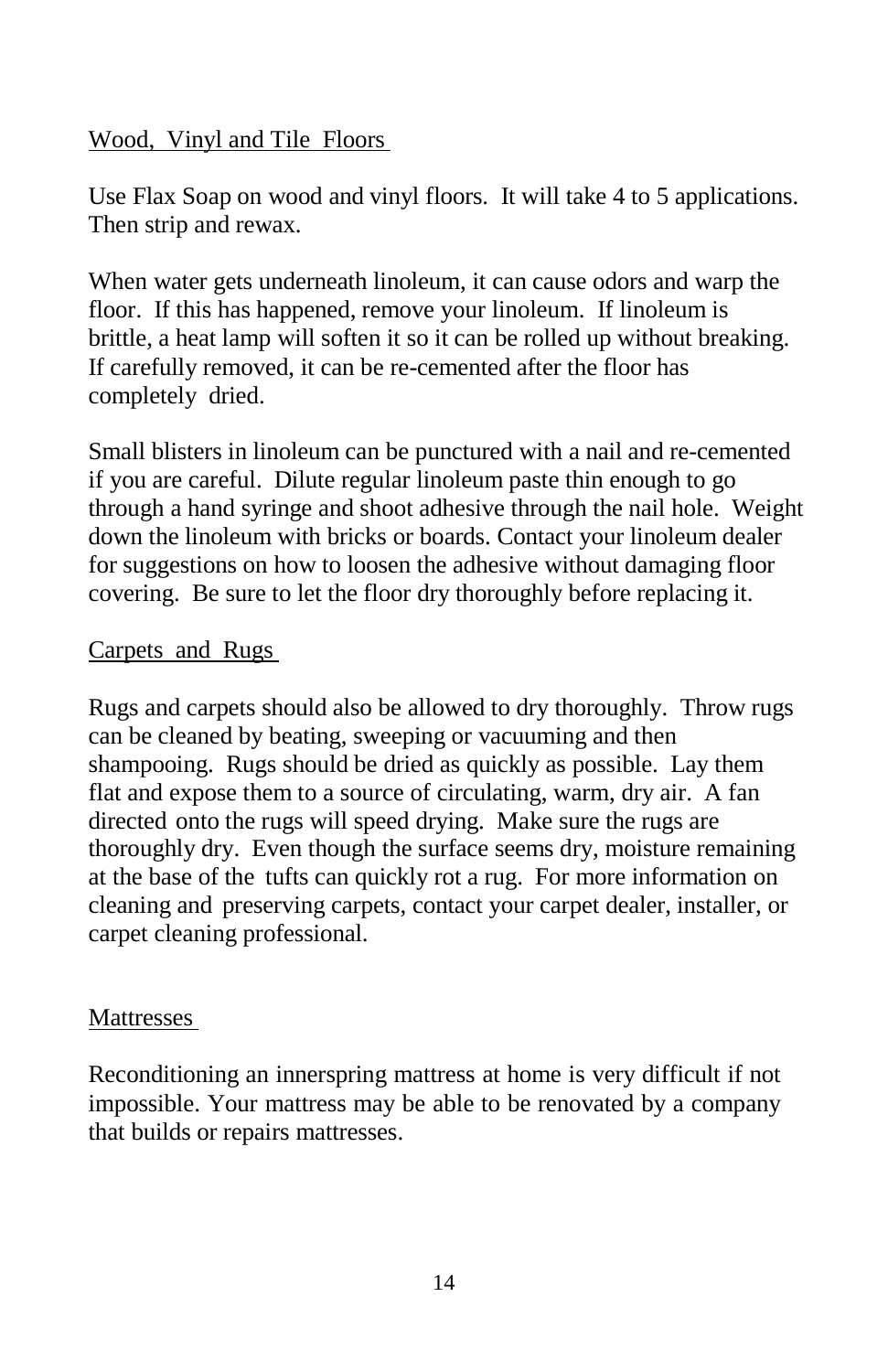If you must use your mattress temporarily, put it out in the sun to dry, then cover it with rubber or plastic sheeting. It is almost impossible to remove the odor of smoke from pillows; the foam and feathers retain the odor.

#### Locks, Hinges, Sewing Machines, and Other Small Appliances

Steam from a fire removes lubrication from these items. They should be taken apart, wiped with kerosene and then oiled. It is suggested that these items be taken to a repair shop. If locks cannot be removed, squirt machine oil through a bolt opening or keyhole and work the knob to distribute the oil. Hinges should be thoroughly cleaned and oiled.

#### Leather and Books

Wipe leather goods with a damp cloth, then a dry cloth. Stuff purses and shoes with newspapers to retain shape. Leave suitcases open. Leather goods should be dried away from heat and sun. When leather goods are dry, clean with saddle soap. You may use steel wool or a suede brush on suede. Rinse leather and suede jackets in cold water and dry away from heat and sun.

Wet books must be taken care of as soon as possible. The best method to save wet books is to freeze them in a vacuum freezer. This special freezer will remove the moisture without damaging the pages. If there will be a delay in locating such a freezer, place the books in a normal freezer until a vacuum freezer can be located.

Alternatively, books may be dried by placing them on end with the pages separated. They should then be piled and pressed to prevent the pages from wrinkling. Alternating drying and pressing will help prevent mildew from forming until the books are thoroughly dry. If your books are very damp, sprinkle cornstarch or talc between the pages, leave for several hours, then brush off. A fan directed onto the books will help them dry.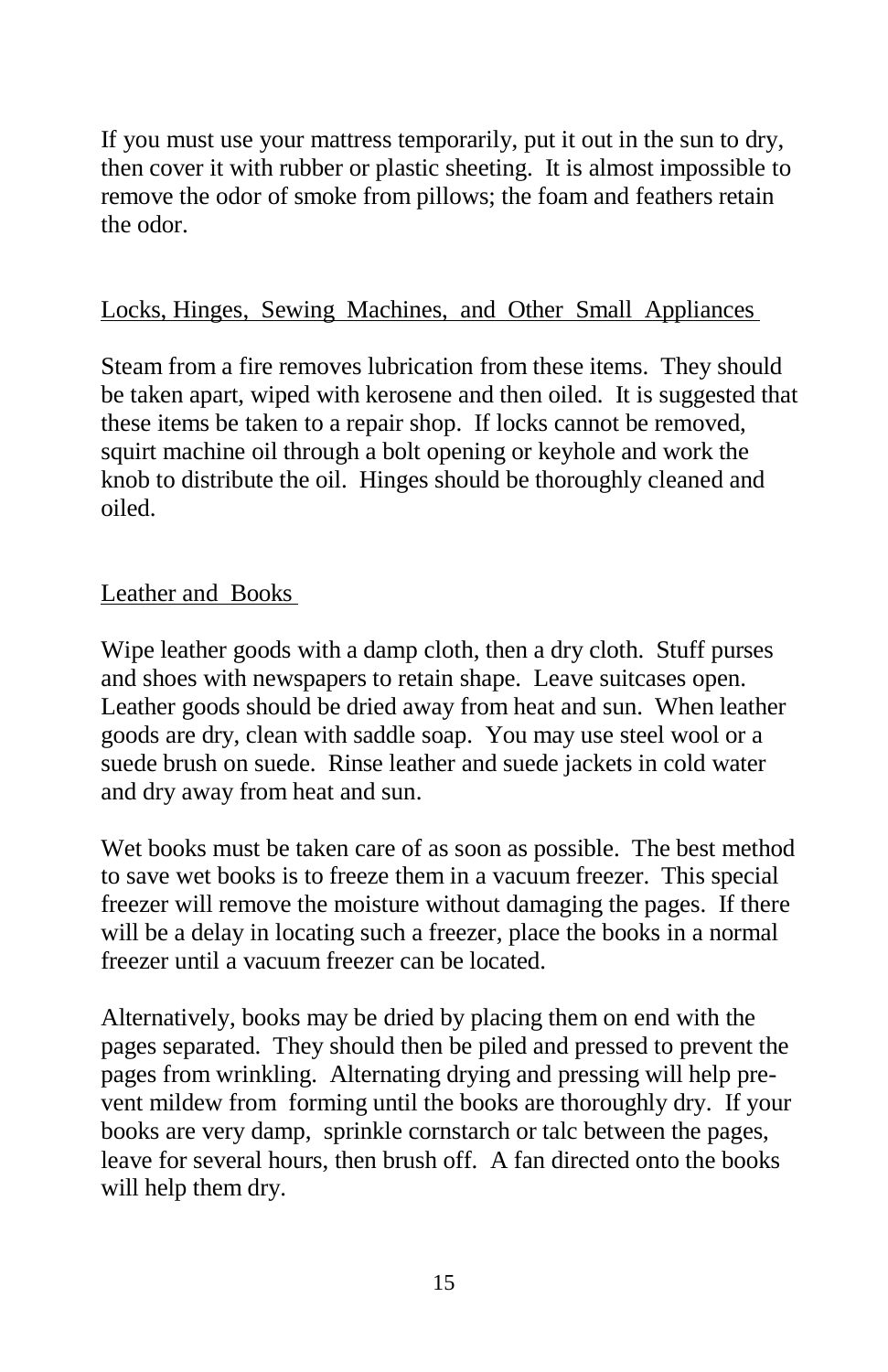#### Clothing

*Caution:* Test colored garments for colorfastness before using any treatment.

Smoke odor and soot may sometimes be washed from clothing. The following mixture will work for clothing that can be bleached:

- 4-6 tablespoons of Tri-Sodium Phosphate
- 1 cup Lysol or any household chlorine bleach
- 1 gallon warm water

Mix well, add clothes, and rinse with clear warm water and dry well. Remember that Tri-Sodium Phosphate is a caustic substance used as a cleaning agent. It should be used with care and stored out of the reach of children.

To remove mildew, wash the fresh stain with soap and warm water. Then rinse and dry in direct sunlight. If the stain has not disappeared, use lemon juice and salt or dilute solution of household chlorine bleach.

Take wool, silk, and rayon garments to the dry cleaners as soon as possible.

#### Cooking Utensils

Your pots, pans, flatware, etc., should be washed with a fine powdered cleanser. You can polish copper and brass with special polish or salt sprinkled on a cloth saturated in vinegar.

#### Refrigerator s and Freezers

To remove odors from your refrigerator or freezer, wash the inside surface with a solution of baking soda and water or use one cup of vinegar or household ammonia to one gallon of water.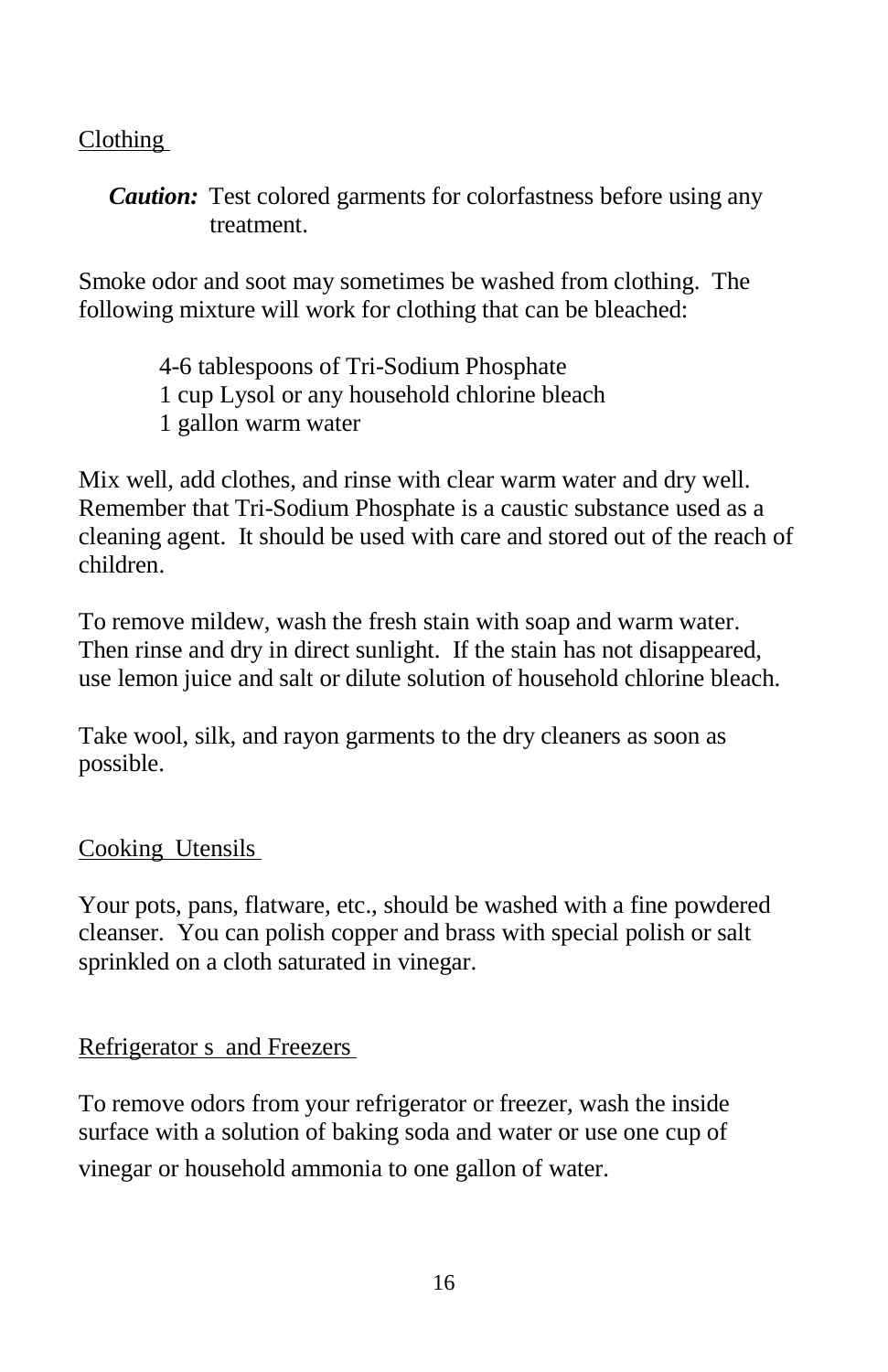Baking soda in an open container or a piece of charcoal can be placed in the refrigerator or freezer to absorb odor.

*Caution:* When cleaning or discarding any refrigerator or freezer, be sure the doors are removed or secured against closing to prevent entrapment of young children.

#### Food

If your freezer has stopped running, you may still be able to save the frozen food:

- Keep the freezer closed. Your freezer has enough insulation to keep food frozen for at least one day.
- Move your food to a neighbor's freezer or a commercial cold storage firm. Wrap the frozen food in newspapers or blankets or use insulated boxes.

If your food has thawed, observe the following procedures:

- Fruits can be refrozen if they still taste and smell good. Otherwise, if the fruits are not spoiled, they can be eaten at once.
- Vegetables should not be refrozen if they have thawed completely. Refreeze only if they have ice crystals in the vegetables. If your vegetables have thawed and cannot be used soon, THROW THEM OUT! If you have doubts as to the freshness of your vegetables, THROW THEM OUT! Don't wait for a bad odor.
- Meats may be refrozen (if ice crystals remain) but cook very thoroughly before tasting. If odor is poor or if you question the freshness of these foods, THROW THEM OUT! Bacteria multiply rapidly.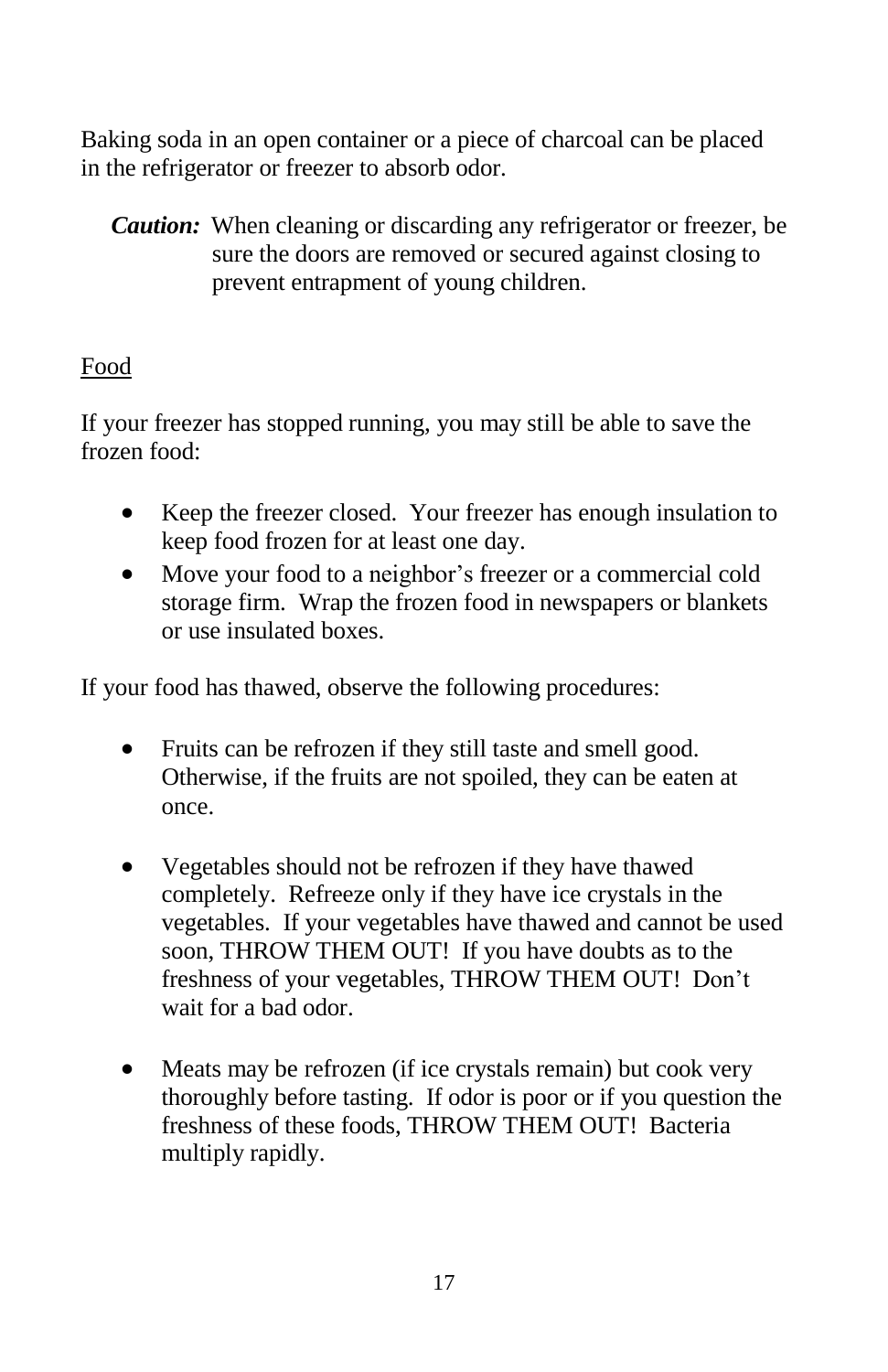# **RECORDS AND DOCUMENTS**

Documents and records are very important to your wellbeing and can be damaged or destroyed as a result of a fire. The following lists of documents are those that should be located or replaced after a fire. Having access to these records will help to speed up the process of recovering from a fire.

| Items                                  | Who to Contact / Local Phone #                                            |
|----------------------------------------|---------------------------------------------------------------------------|
| Driver's License                       | Department of Motor Vehicles                                              |
| <b>Military Discharge Papers</b>       | U.S. Dept. of Veterans Affairs<br><b>Brevard County Veterans Services</b> |
| Passports                              | Brevard County Clerk's Office                                             |
| Birth, Death, Marriage<br>Certificates | Brevard County Clerk's Office                                             |
| <b>Citizenship Papers</b>              | U.S. Immigration & Naturalization                                         |
| Divorce Papers                         | Court where decree was issued                                             |
| Social Security or<br>Medicare Card    | Social Security Administration                                            |
| <b>Titles to Deeds</b>                 | Brevard County Clerk's Office                                             |
| Income Tax Records                     | Internal Revenue Service                                                  |
| <b>Auto Registration</b>               | Florida Dept. of Motor Vehicles                                           |
| <b>Welfare Office/Food Stamps</b>      | Florida Department of Children and<br><b>Families</b>                     |
| Aging and Adult Services               | Aging Matters in Brevard                                                  |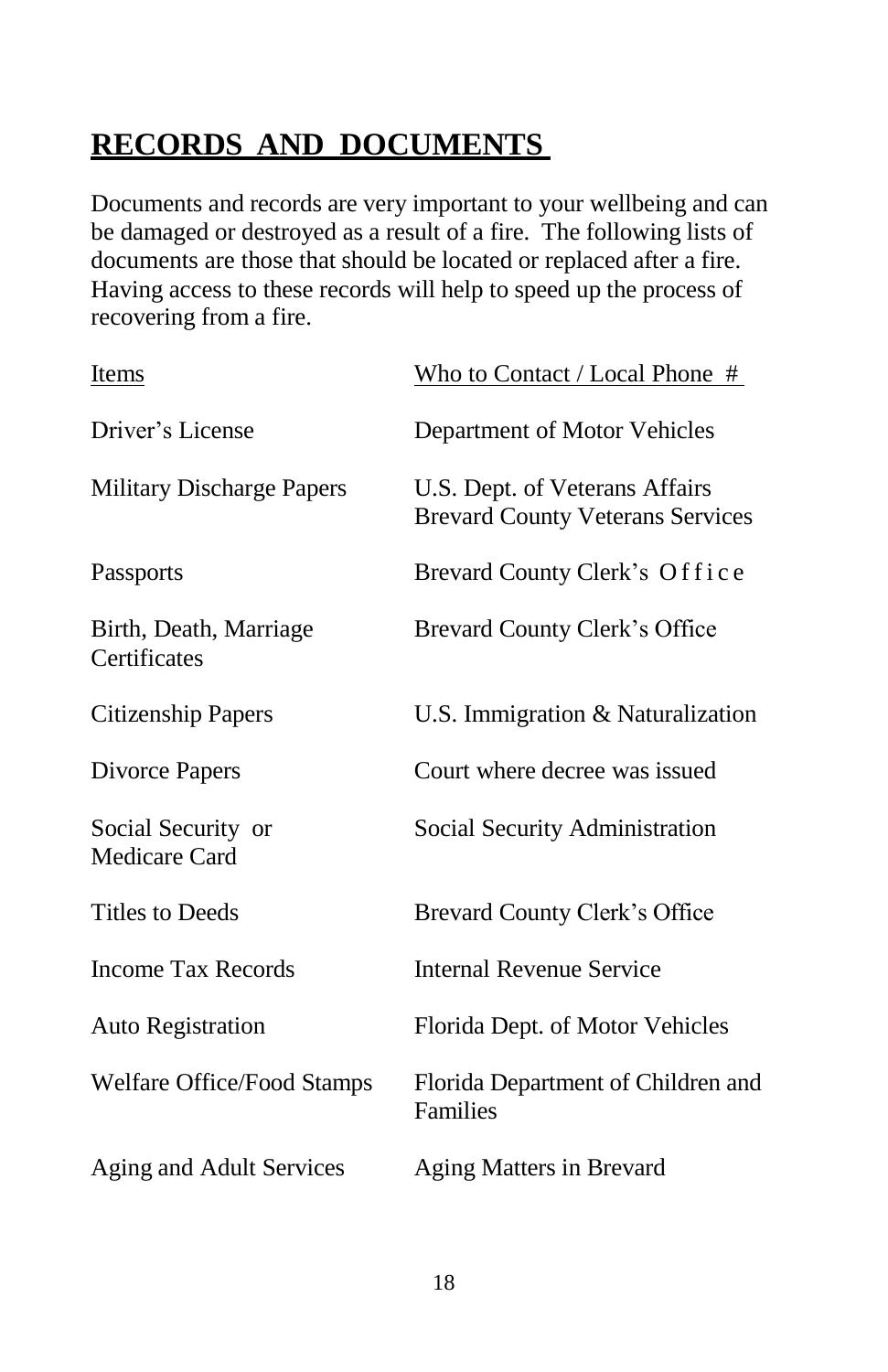The following documents should also be replaced through the appropriate issuing agency or company:

> Bank Books Insurance Policies Credit Cards Stocks and Bonds Wills Medical Records Prescription Records **Warranties**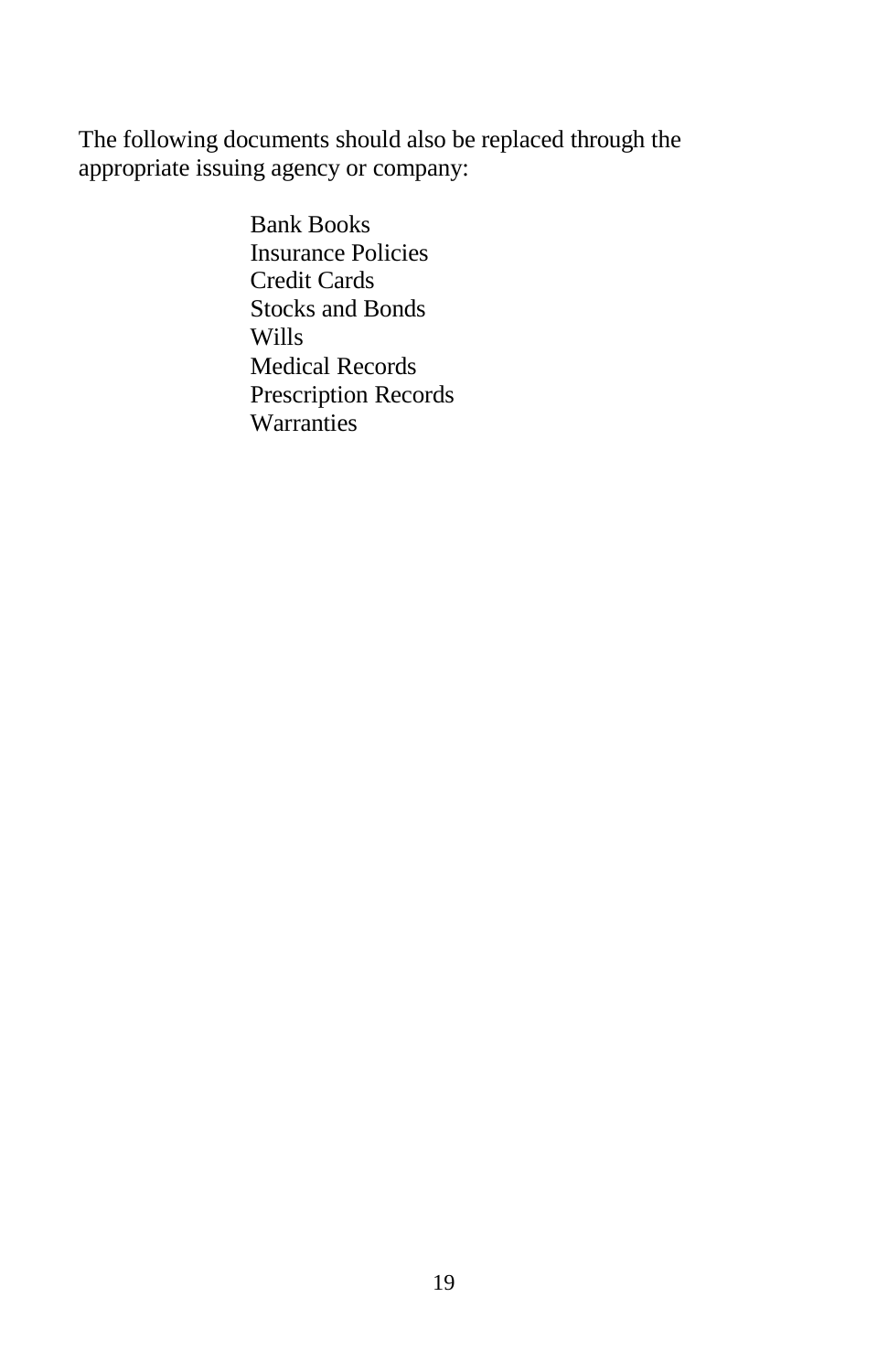# **TELEPHONE DIRECTORY**

| <b>American Red Cross</b>                                        |                              |
|------------------------------------------------------------------|------------------------------|
| <b>Brevard County Chapter</b>                                    | $(321) 636 - 1585$           |
| <b>Florida Department of Motor Vehicles</b><br>Tallahassee       | $(850)$ 617-2000             |
| <b>Rockledge Fire Department</b><br>Emergency<br><b>Business</b> | 911<br>(321) 221-7540 Opt. 5 |
| <b>U.S. Immigration and Naturalization Service</b>               | $(800)$ 375-5283             |
| <b>Internal Revenue Service</b>                                  | $(916)$ 974-5225             |
| <b>Rockledge Building Department</b>                             | $(321)$ 690-3984             |
| <b>Brevard County Clerk of the Court</b>                         | $(321) 637 - 2000$           |
| <b>Rockledge Police Department</b><br>Emergency                  | 911                          |
| <b>Business</b>                                                  | $(321) 690 - 3988$           |
| <b>Brevard County Housing and Human Services</b>                 | $(321) 633 - 2007$           |
| <b>Salvation Army</b><br><b>Brevard County</b>                   | $(321) 632 - 6060$           |
| <b>Social Security Administration</b>                            | $(800)$ 772-1213             |
| <b>Brevard County Animal Control</b>                             | $(321)$ 633-2105             |
| <b>Brevard County Veterans Services</b>                          | $(321) 633 - 2012$           |
| <b>U.S. Department of Veterans Affairs</b>                       | $(800)$ 827-1000             |
| <b>Aging Matters in Brevard</b>                                  | $(321) 639 - 8770$           |
| <b>Florida Department of Children &amp; Families</b>             | $(866) 762 - 2237$           |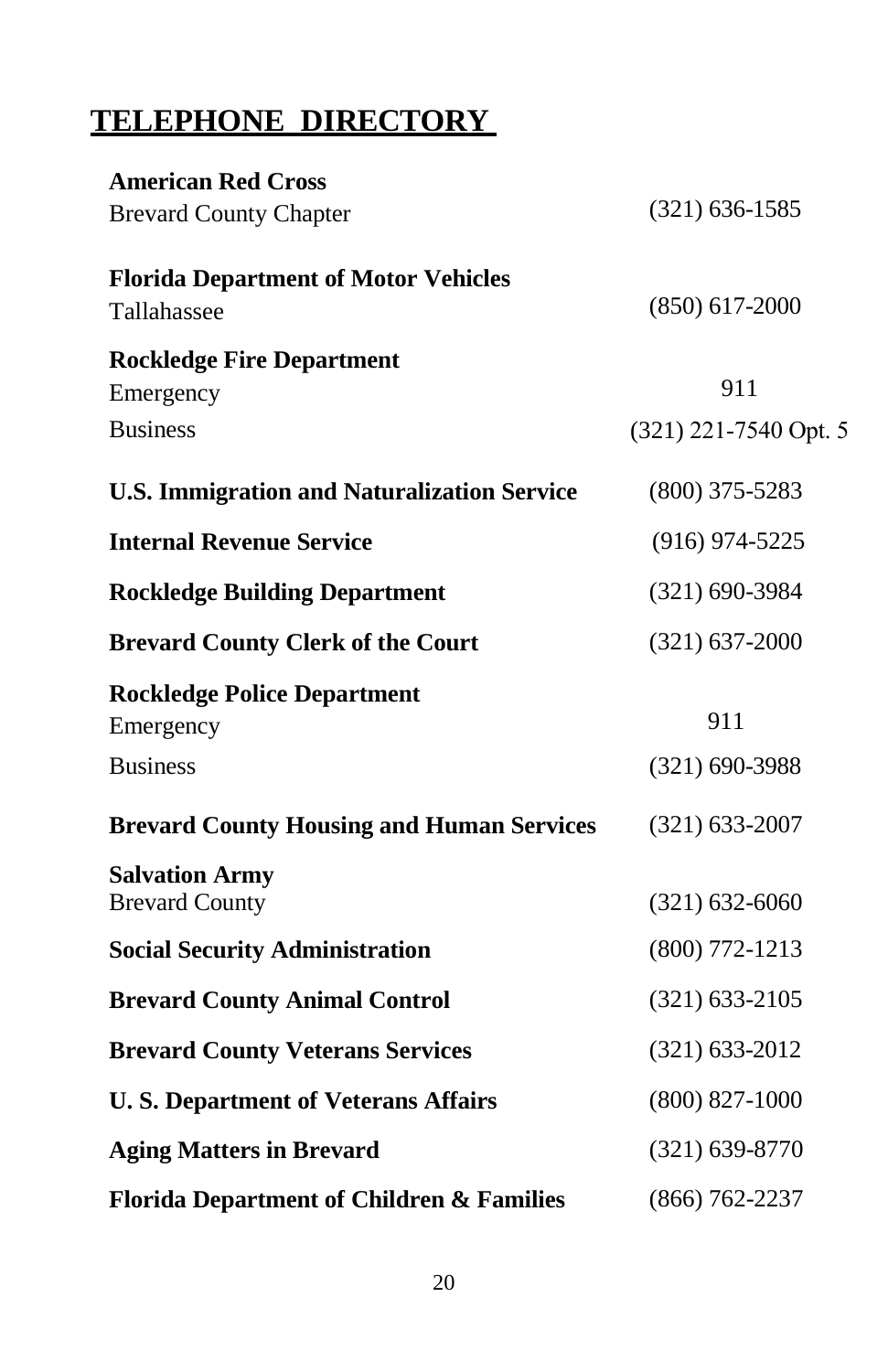# **FIRE DEPARTMENT OPERATI ONS**

Here are a few common questions people have about fire department operations at structure fires:

#### WHY ARE WINDOWS BROKEN OR HOLES CUT IN THE ROOF?

As a fire burns, it spreads upward and outward. Breaking the windows and/or cutting holes in the roof (called ventilation) directs the movement of the fire to the firefighters advantage. This allows the fire to be extinguished more efficiently, resulting in less damage to the structure.

#### WHY WAS IT NECESSARY TO PULL DOWN THE CEILINGS?

Ceilings are pulled primarily to allow quick access to the attic for fire extinguishment. Secondarily, buildings that contain cellulose insulation represent a special problem for firefighters. The material is made of pulverized newspaper and a fire retardant material. Fires are almost impossible to locate and extinguish when this material is present. The only method of ensuring that the fire is out is to remove the cellulose insulation material.

#### WHY ARE THERE HOLES CUT IN THE WALLS?

We have to be absolutely sure that the fire is completely out and that there is no fire inside the walls or other hidden spaces. We will do the least amount of damage necessary to ensure that the fire is out.

#### IS IT POSSIBLE TO OBTAIN A COPY OF THE FIRE REPORT?

Yes. A fire report is a public document and is available through by contacting the City Clerk's office at (321) 221-7540 Important information regarding your fire can be found on the inside back cover.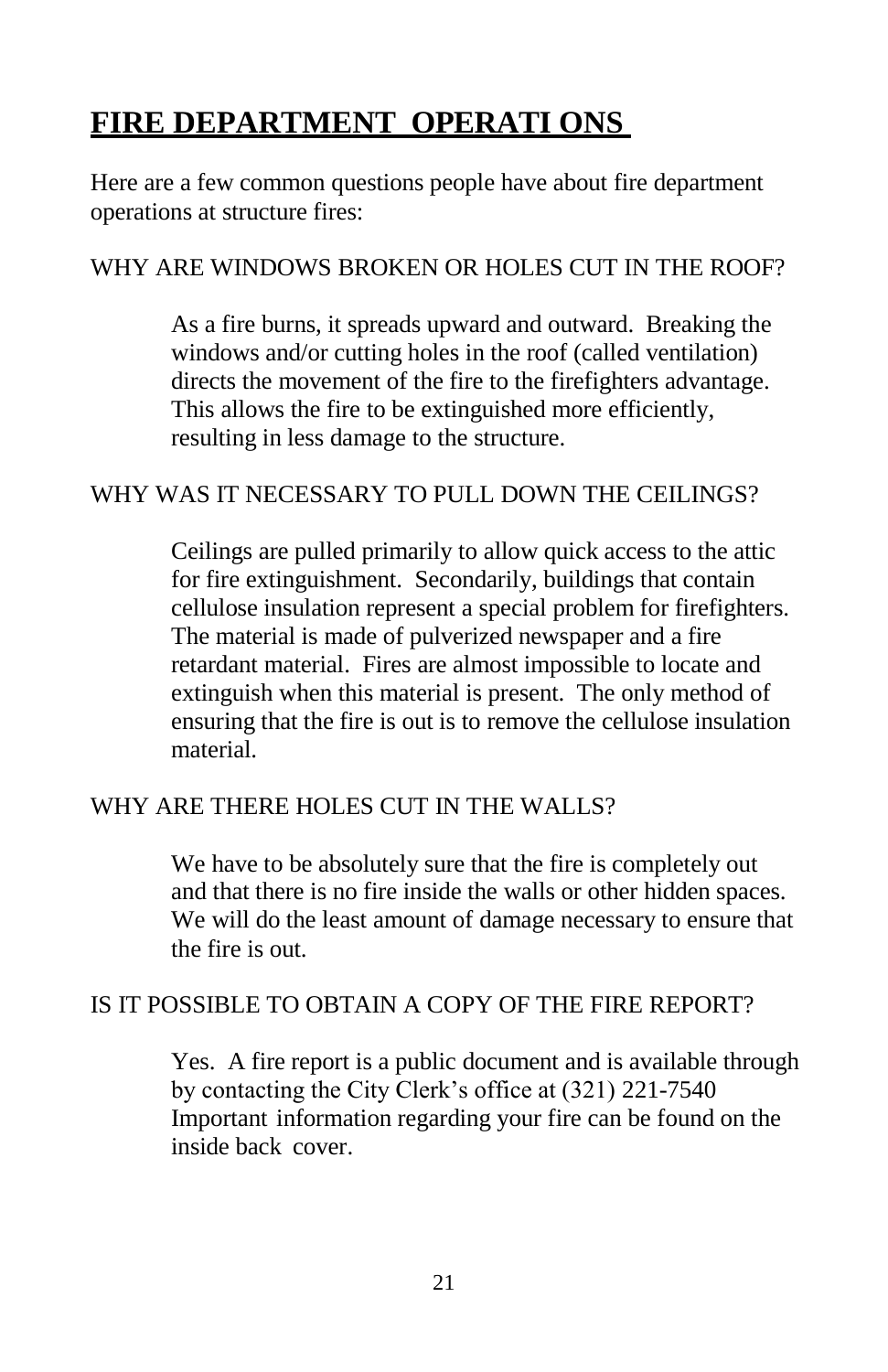#### **H OW TO USE "911"**

#### **DIAL "911" IN AN EMERGENCY**

911 can be dialed form any phone in Brevard County.

When calling, state the nature of the emergency.

Give the address/location of the emergency.

REMAIN CALM and answer any questions that the 911 operator has for you. The operator wants to help you but won't be able to if you are too excited.

Speak clearly and do not shout into the phone.

Do not hang up the phone until the 911 operator has done so.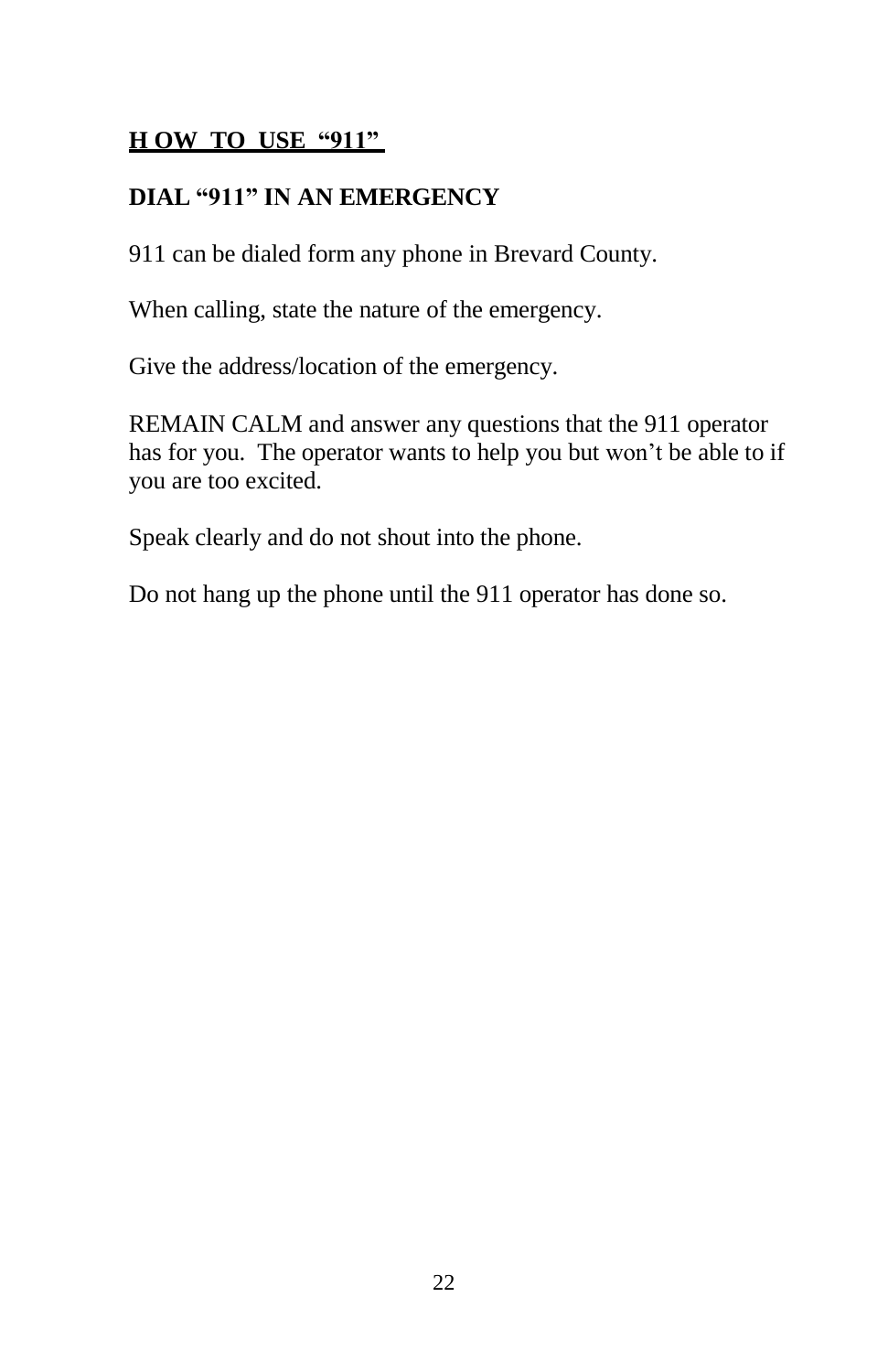| <b>FIRE INCIDENT#</b>        | <b>DATE</b> |
|------------------------------|-------------|
| <b>OFFICER IN CHARGE</b>     |             |
| <b>INVESTIGATOR AT SCENE</b> |             |

ADDITIONAL INFORMATION:

**If you have questions or comments about any part of our operations, please call the Rockledge Fire Department at (321) 221-7540.**